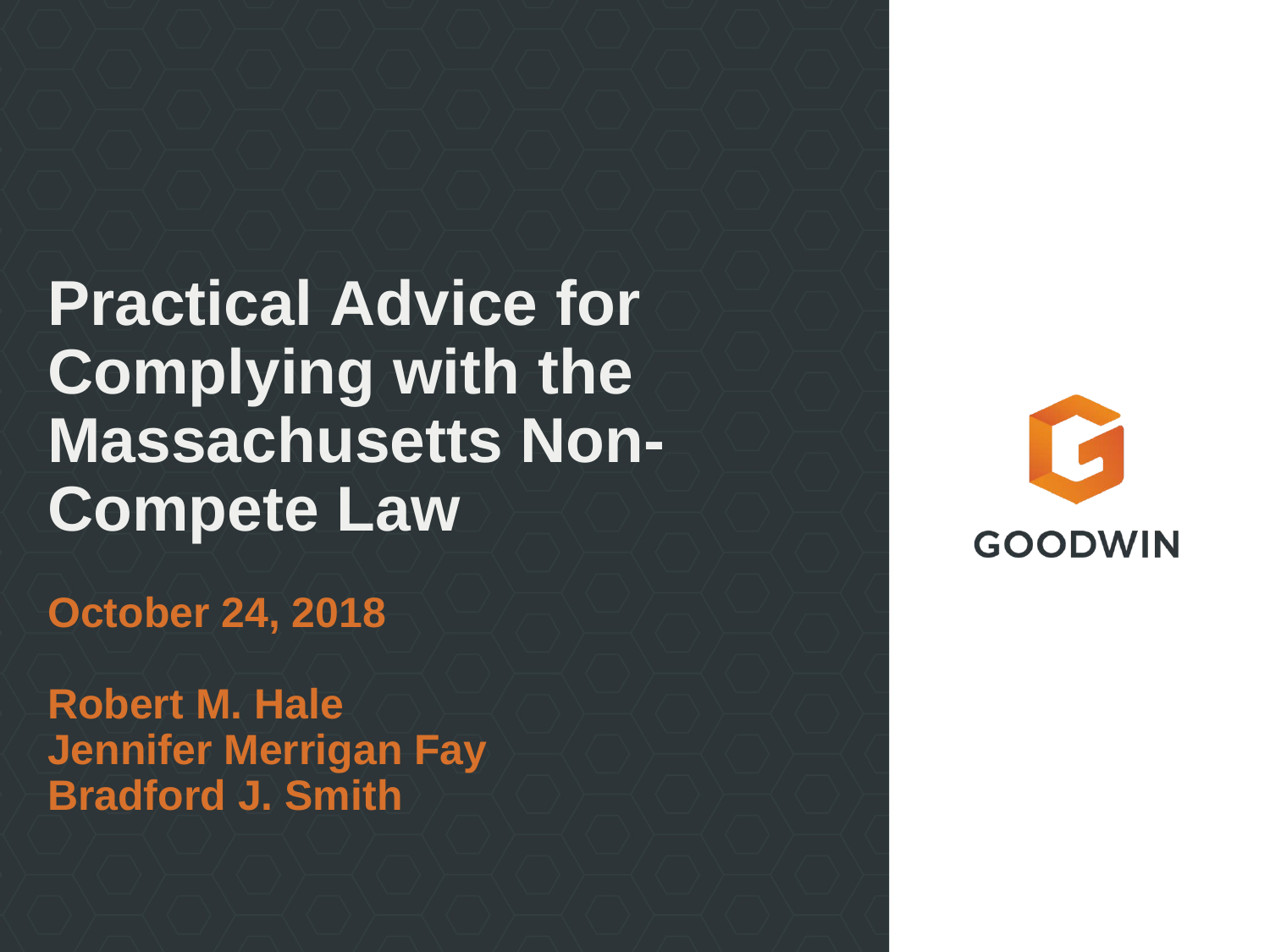### **KĚY POINTS**

- The law is **not retroactive**; it does not apply to noncompetition agreements entered into before **October 1, 2018**.
- An employee must be given a noncompetition agreement at least **10 business days** before the first day of employment or at the time of a formal offer, whichever is sooner.
- Existing employees who are presented with a new or amended noncompetition agreement must be provided with "**fair and reasonable consideration**"; continued employment is not sufficient.
- Noncompetition restrictions are limited to **one year** after employment ends; up to **two years** if there is a breach of fiduciary duty or misappropriation of company property.
- Noncompetition restrictions may not be enforced against employees who are terminated "**without cause**" or laid off; "cause" is not defined in the Act.

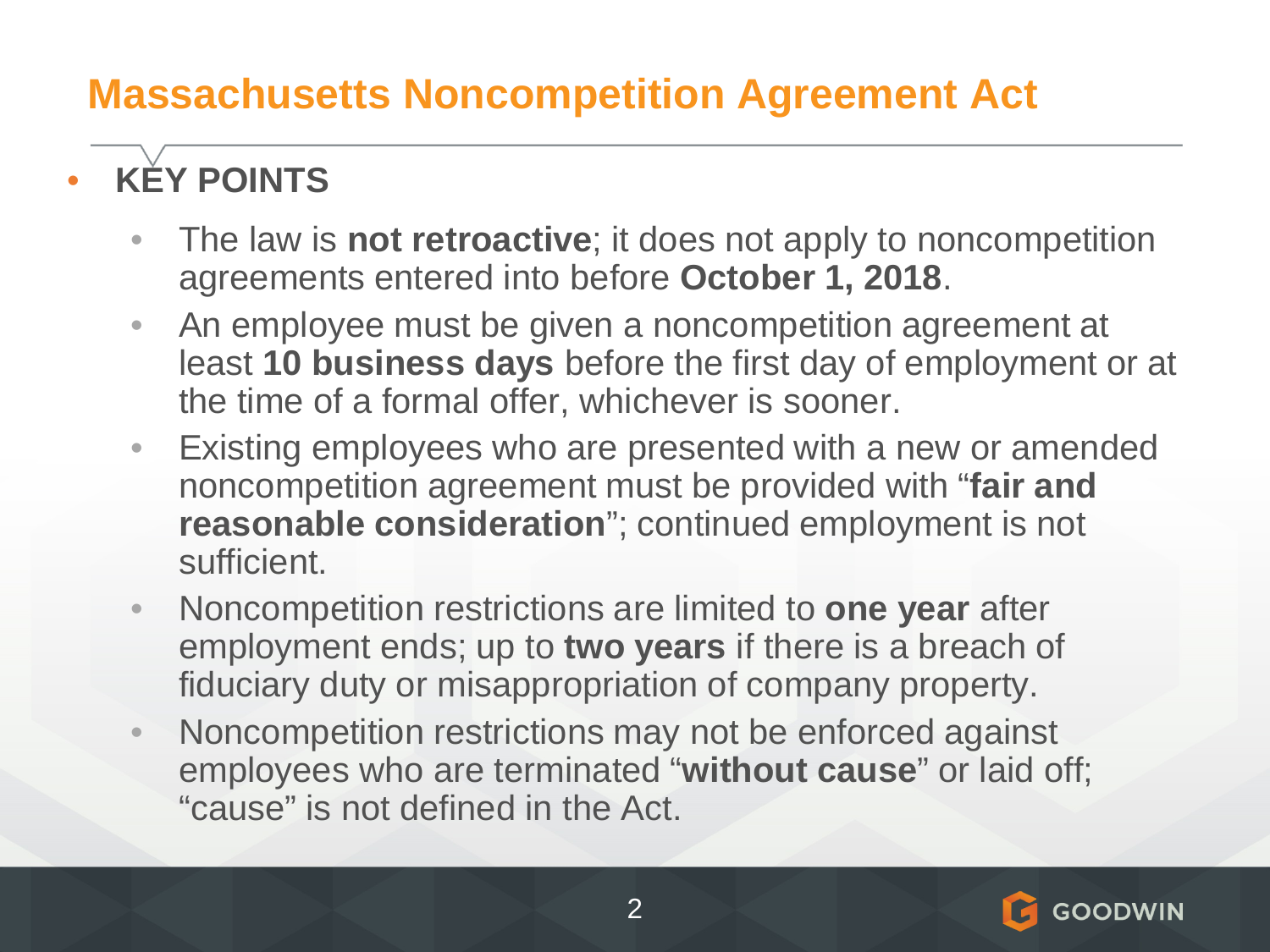#### **KEY POINTS (continued)**

- Employers must provide "**garden leave payments"** or "**other mutually-agreed upon consideration**" to enforce a noncompetition agreement.
- Employers may **waive** post-termination noncompetition restrictions and avoid the garden leave payments, but the waiver must be timely.
- The same standards apply to agreements with independent contractors.
- Noncompetition agreements may not be enforced against n**onexempt** employees or interns.
- **Nonsolicitation agreements** and some **sale of business**  noncompetition agreements are outside of the statute.
- **Choice of law** must be **MA** for Massachusetts employees and residents.

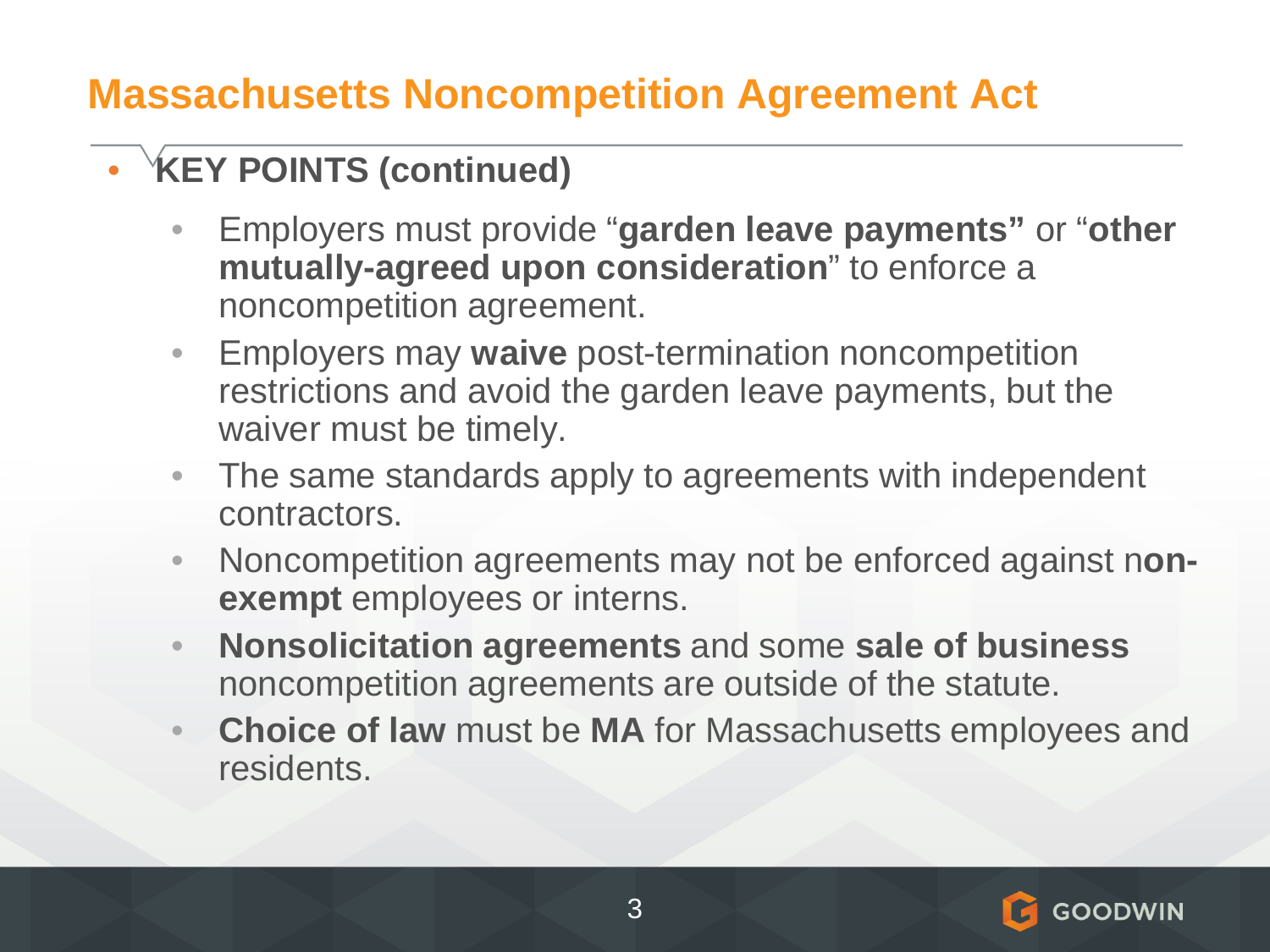- Covered Agreements:
	- "Noncompetition agreements" are defined as agreements between an employer and an **employee** or **independent contractor** under which the individual agrees that he or she **will not engage in certain competitive activities after the relationship has ended**.
	- The Act applies to agreements prohibiting competition regardless of whether the remedies for a breach consist of injunctive relief, damages, and/or forfeiture of amounts otherwise due.

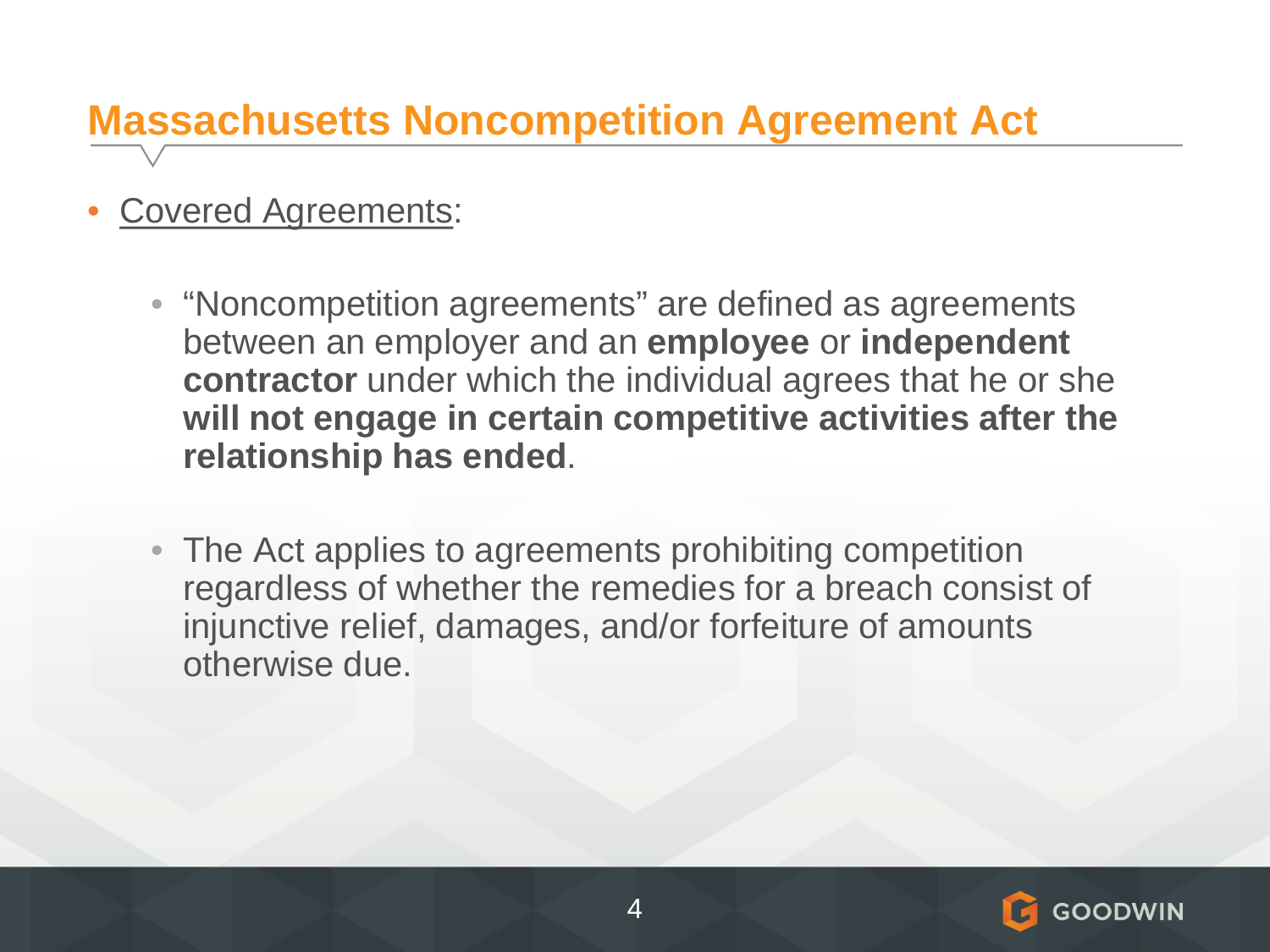- **Excluded Agreements:** 
	- Agreements **not to solicit or hire employees** of the employer
	- Agreements **not to solicit or transact business** with the employer's **customers, clients, or vendors**
	- Nondisclosure and invention assignment agreements
	- Noncompetition agreements made in connection with the termination of employment, where the employee and the employer mutually agree to noncompetition obligations and the employee is given **seven business days to revoke after signing**
	- Noncompetition agreements in connection with the sale of a business, where the restricted party is a "**significant owner**, **member or partner of the business entity**" and will receive "**significant consideration**" in connection with the sale
	- Noncompetition agreements **outside of an employment relationship**

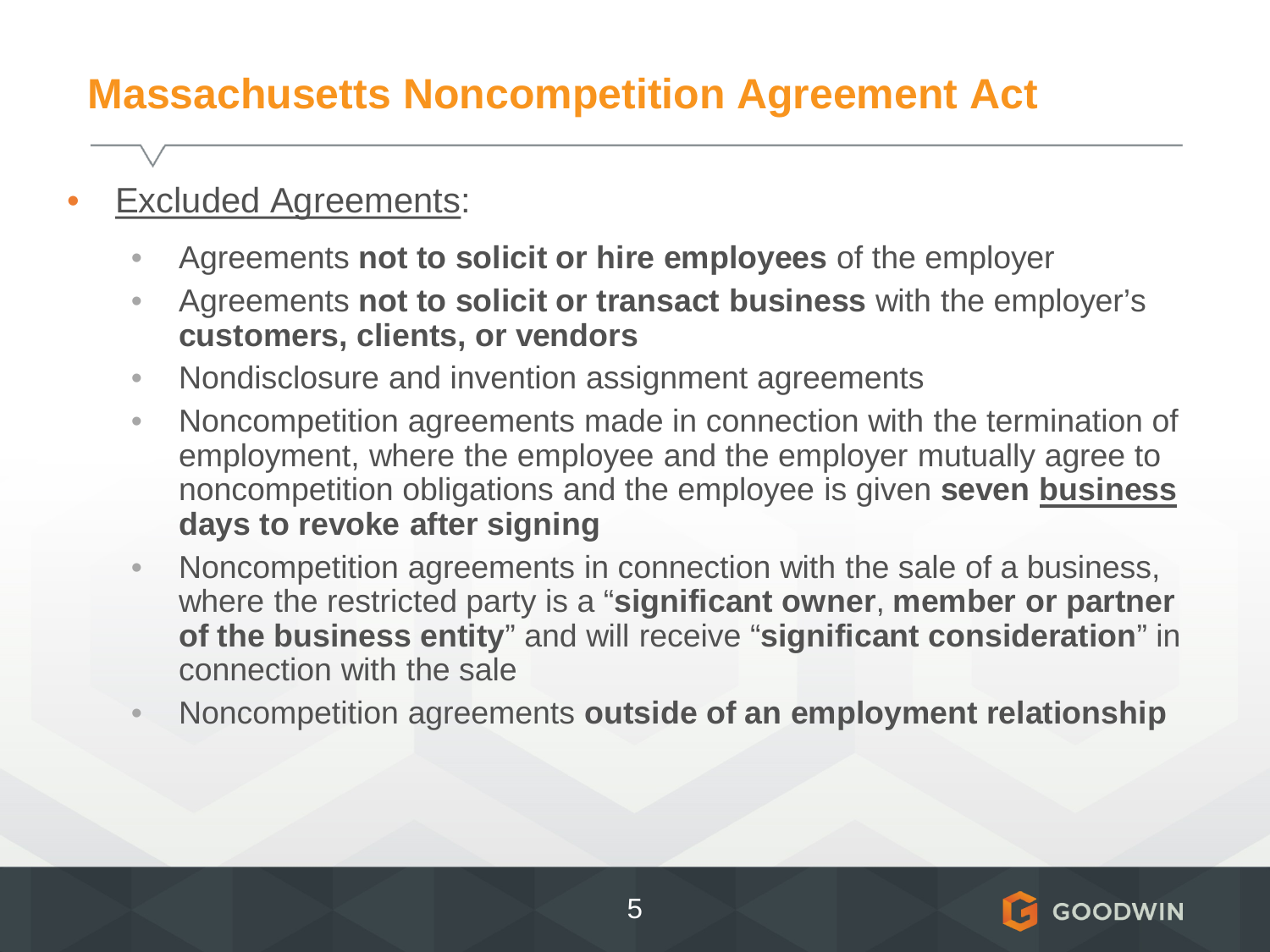- Persons Who Cannot be Subject to a Noncompetition Agreement:
	- **Non-exempt** employees
	- Most **students and interns**
	- Employees terminated **without cause**
	- Employees who are **laid off** from employment
	- Employees who are **age 18** and under

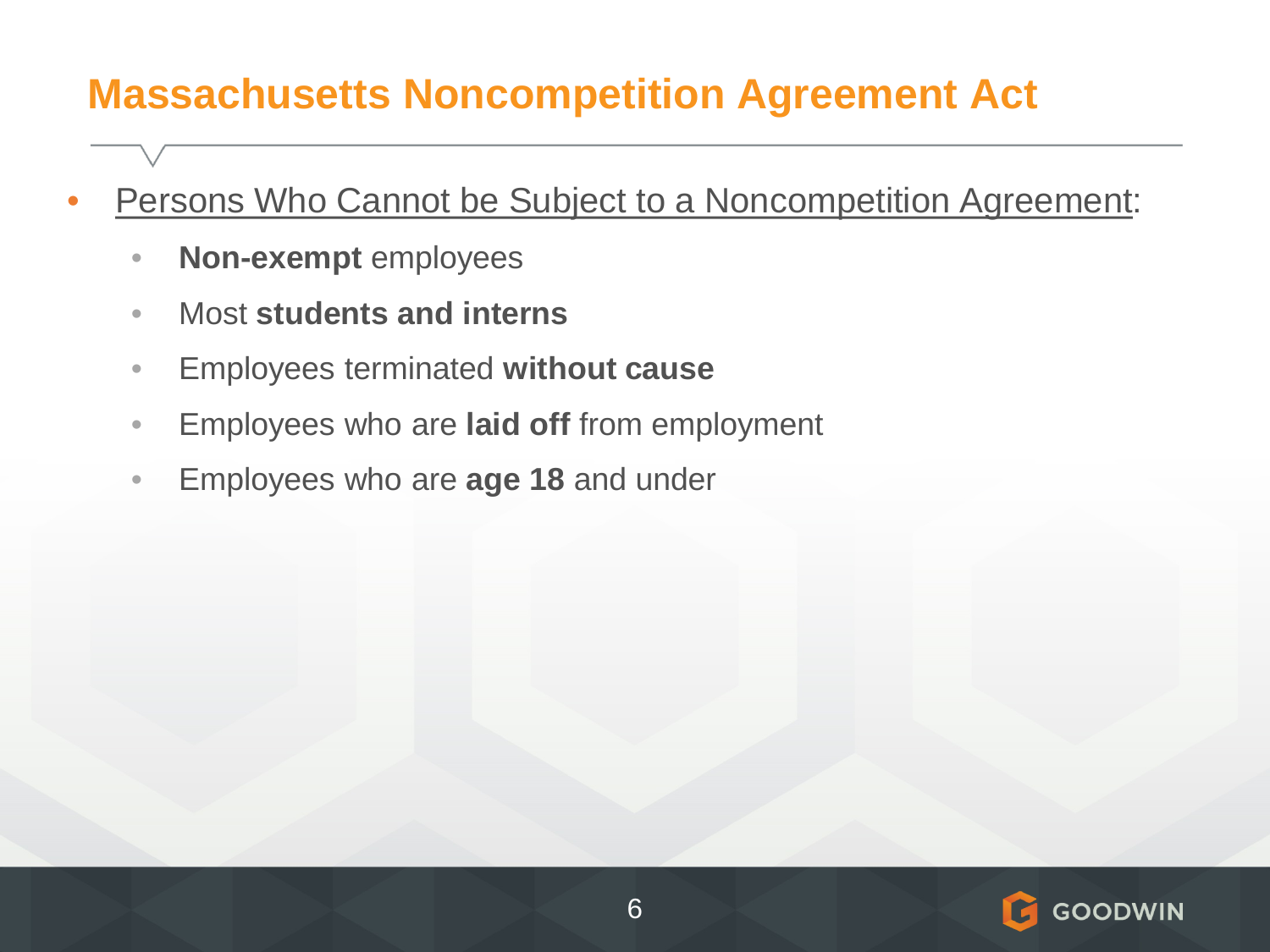- Requirements for **Post-October 1, 2018 Noncompete Agreements:** 
	- Must be provided on the earlier of the date of the formal offer of employment or **10 business days** before the commencement of employment (new employees) or **10 business days** before the effective date (existing employees)
	- Must be **in writing signed** by **employer and employee**
	- Must include a statement that the employee has the **right to consult with counsel** prior to signing

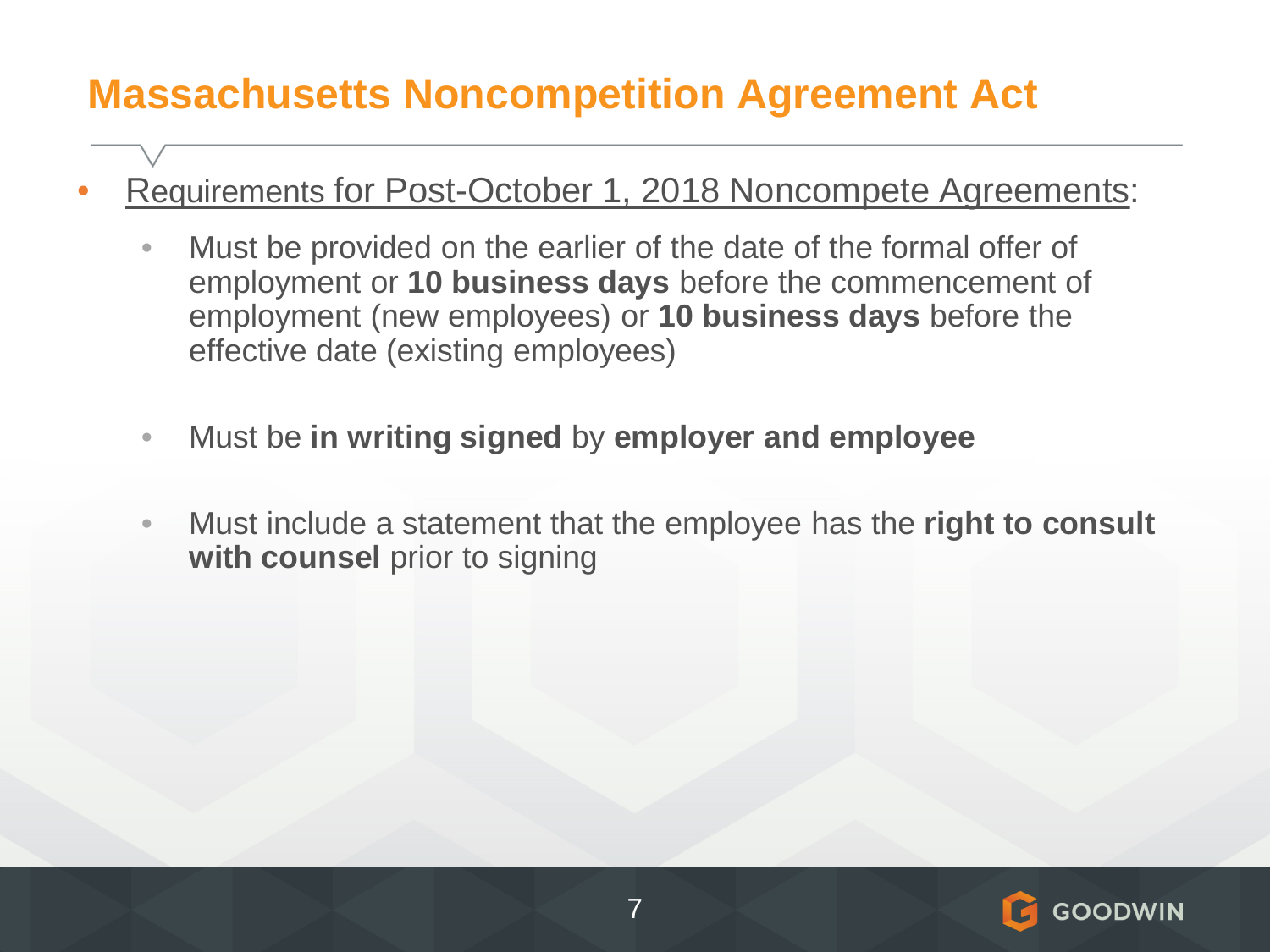- Requirements for Post-October 1, 2018 Noncompete Agreements (continued):
	- Must limit restricted period to **one year or less** from termination of employment (up to two years if employee breaches fiduciary duty or unlawfully takes employer property)
	- Must include a **garden leave clause or** "**other mutually-agreed upon consideration** [that is] specified in the noncompetition agreement"
	- Must be "reasonable in **geographic reach**"
	- Must be "reasonable in the **scope of proscribed activities** in relation to the interests protected"

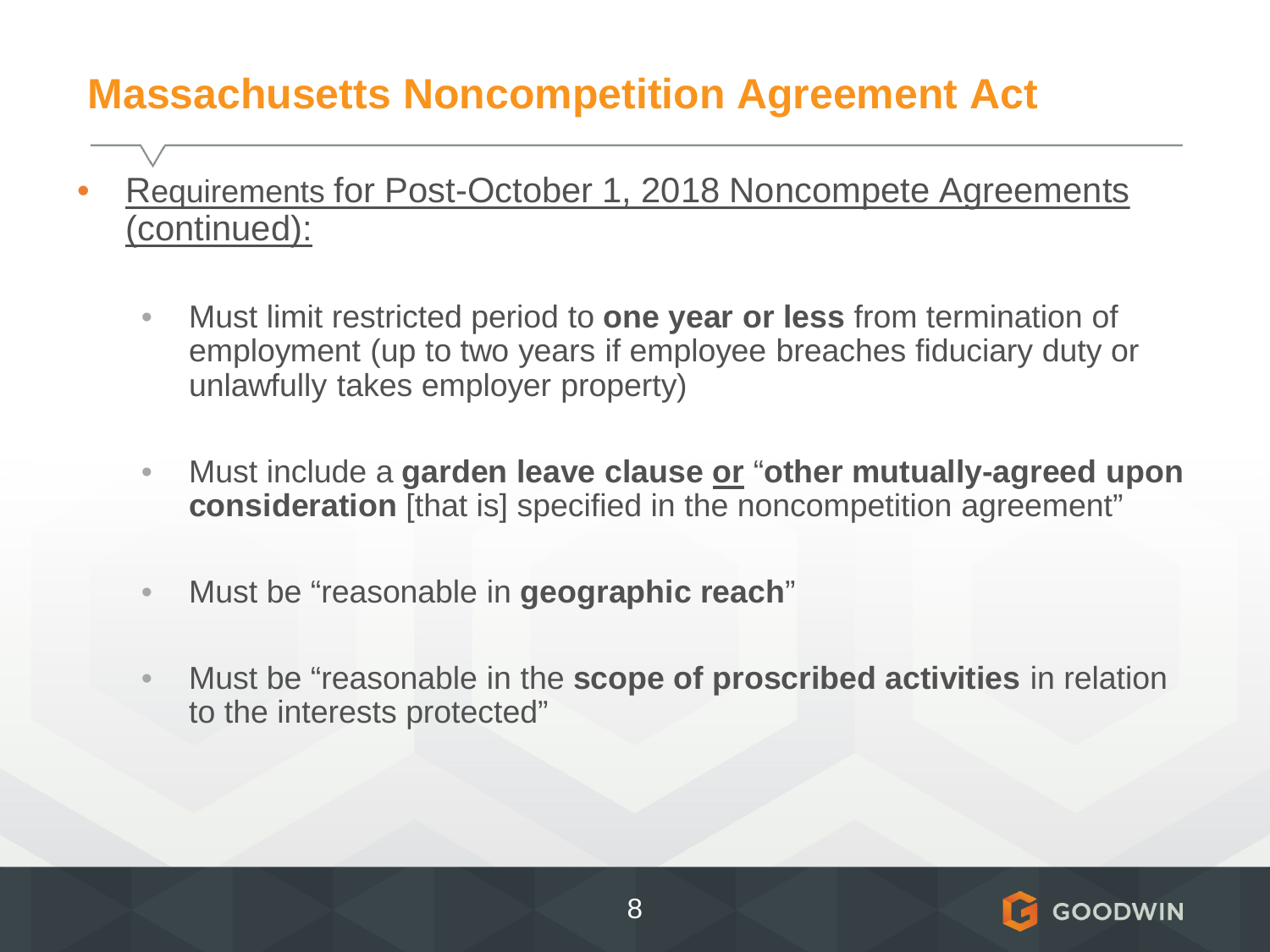#### • Garden Leave Clause:

- Must provide for paying the employee at the rate of at least 50% of his or her highest annual base salary rate in the last two years of employment.
- Employers can **avoid** garden leave payments by **waiving** the postemployment restrictions of the noncompetition agreement; best practice is to do so **before** employment terminates. Employees should be contractually obligated to provide notice of resignation, so that the employer can determine whether to waive the post-employment restrictions.
- Assuming **no waiver** of the post-employment restrictions by the employer, the employer **may not unilaterally discontinue** or otherwise fail to make garden leave payments absent an employee breach.

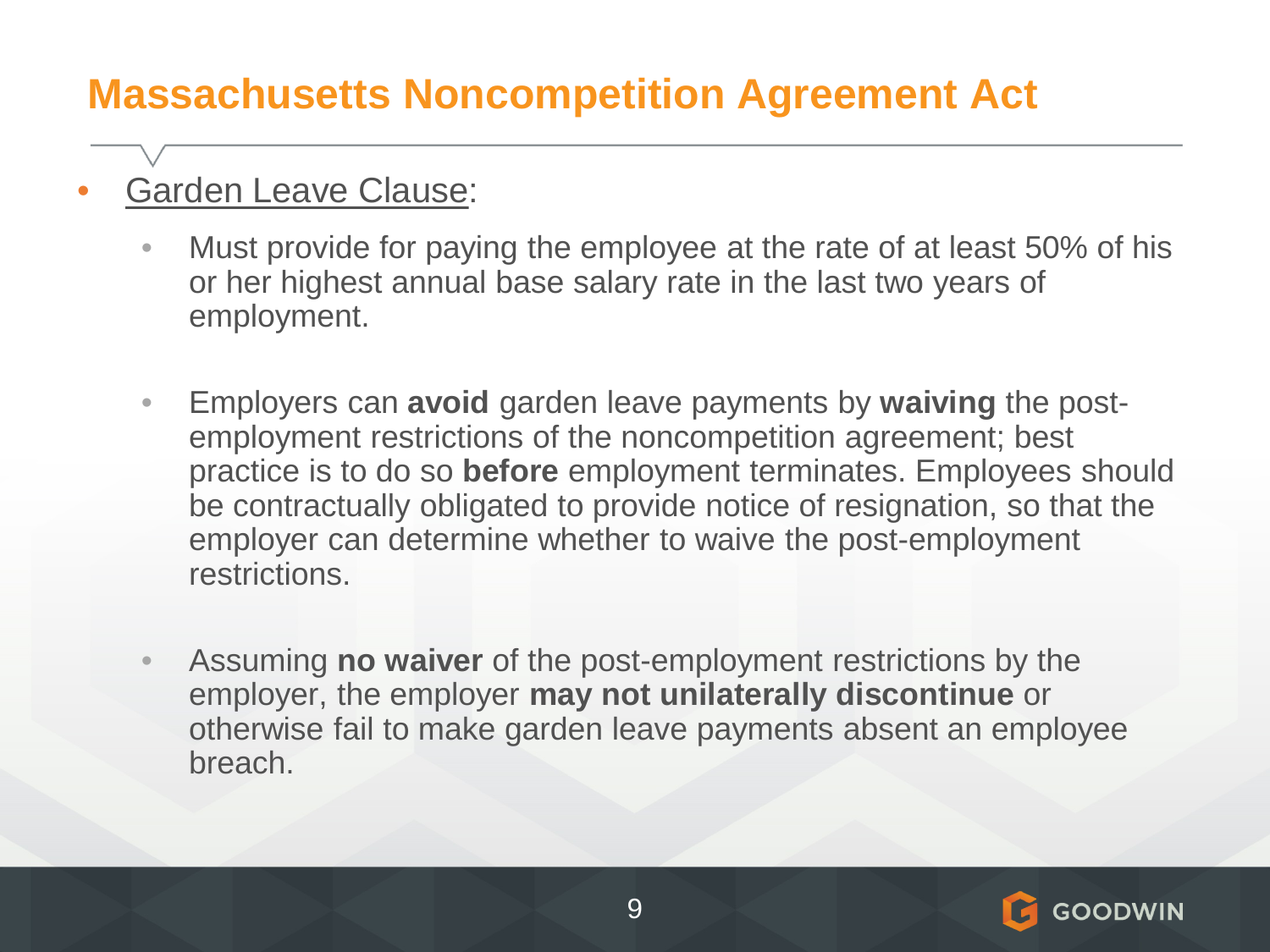- "Other Mutually Agreed Upon Consideration"
	- Undefined
	- Approaches to consider
		- Equity (option grants, accelerated vesting, extended exercise period)
		- Cash (some variant from garden leave pay)
	- Must be determined in advance
	- Documentation to show mutual agreement

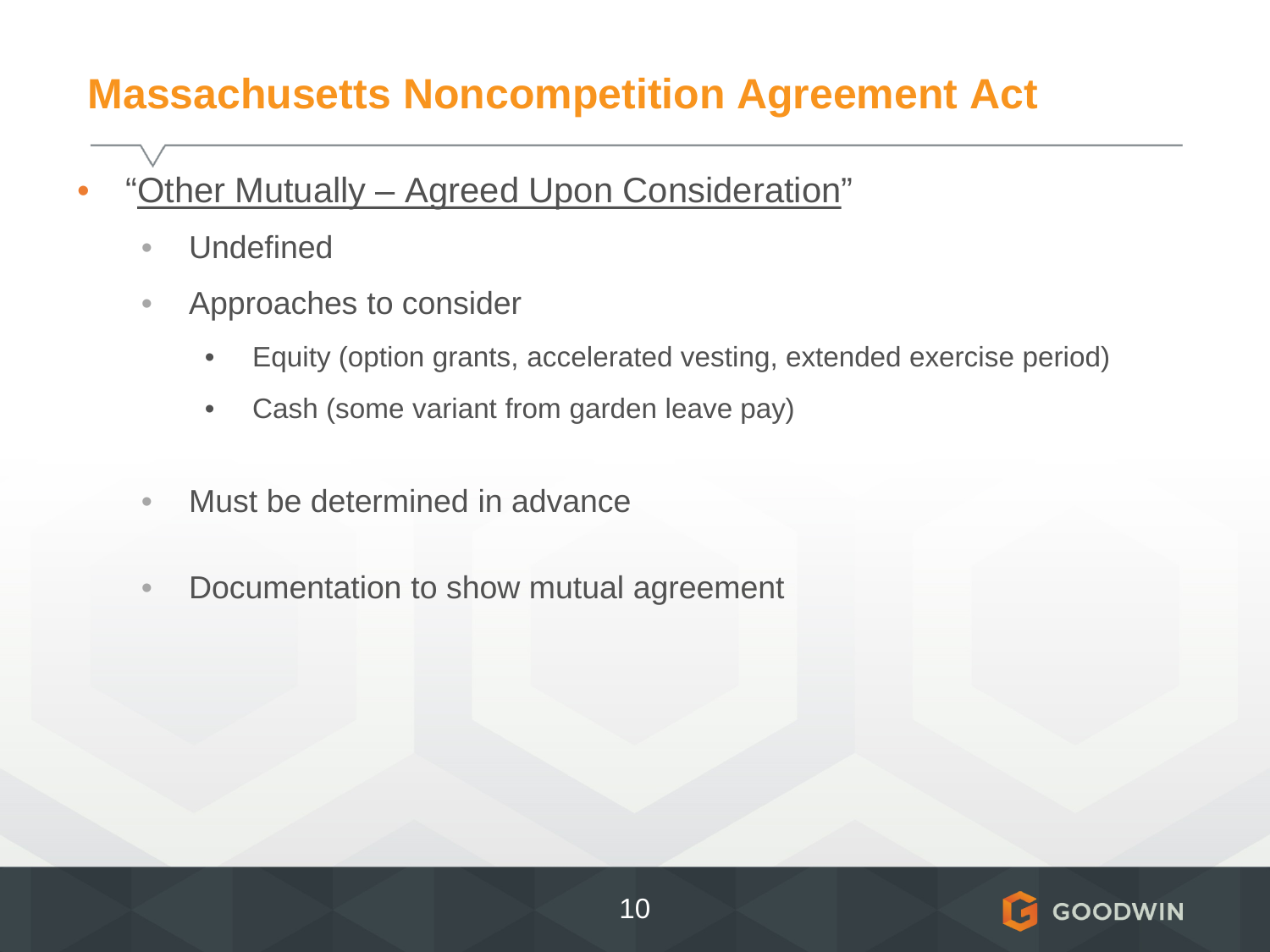- Standard That Must be Satisfied:
	- Agreement must "be no broader than necessary" to support employer's interests in protecting one or more of the following:
		- **· trade secrets,**
		- other confidential information, and/or
		- goodwill

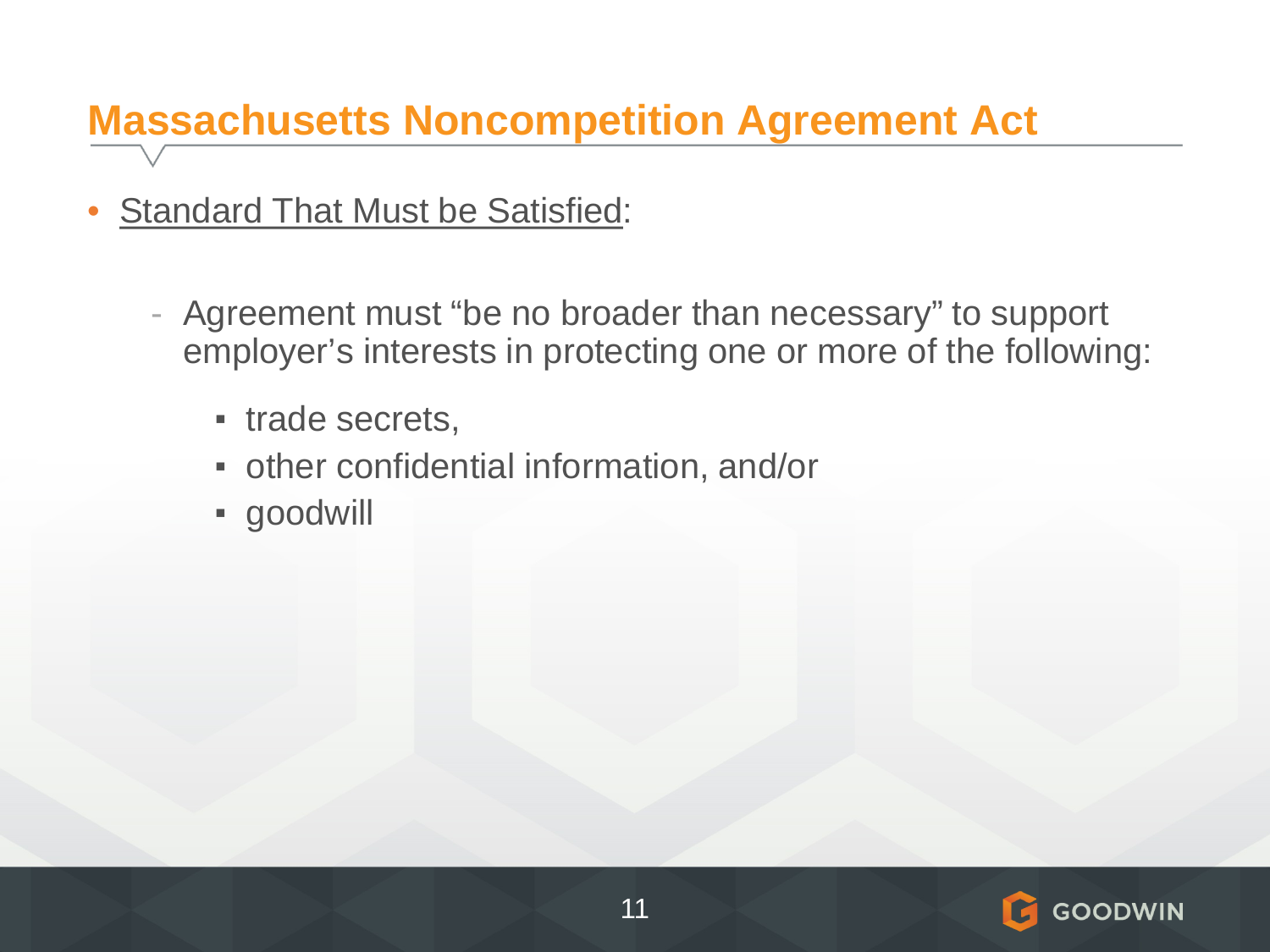- Reasonable in Geographic Reach:
	- Reasonableness determined based on "interests protected"

A geographic reach that is limited to only the geographic areas in which the employee, during any time within the last 2 years of employment, provided services or had a material presence or influence is **presumptively reasonable.** 

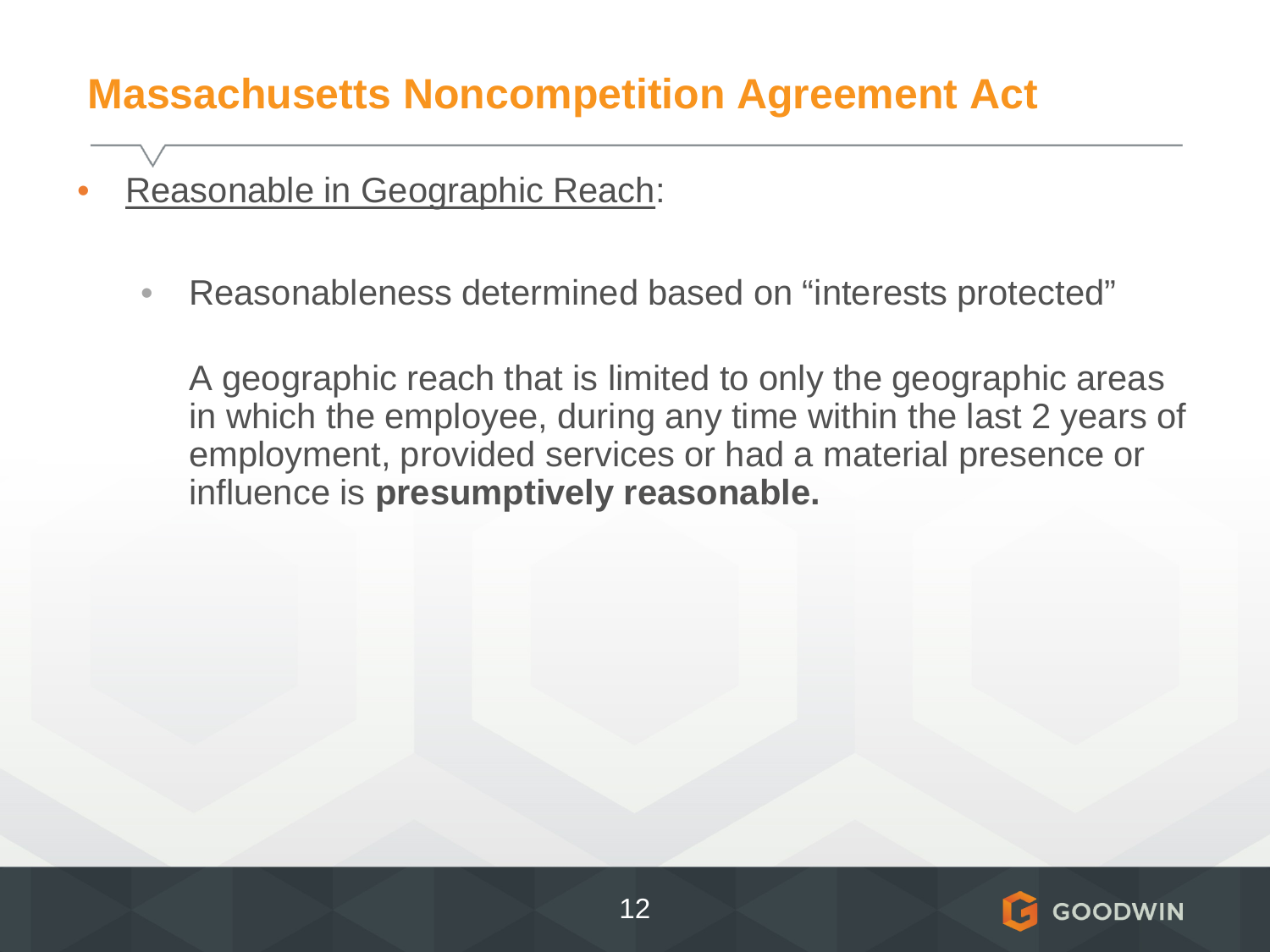- Reasonable in Scope of Proscribed Activities:
	- Reasonableness determined based on "interests protected"

Restriction is limited "to only the specific types of services provided by the employee at any time during the last 2 years of employment" is **presumptively reasonable**

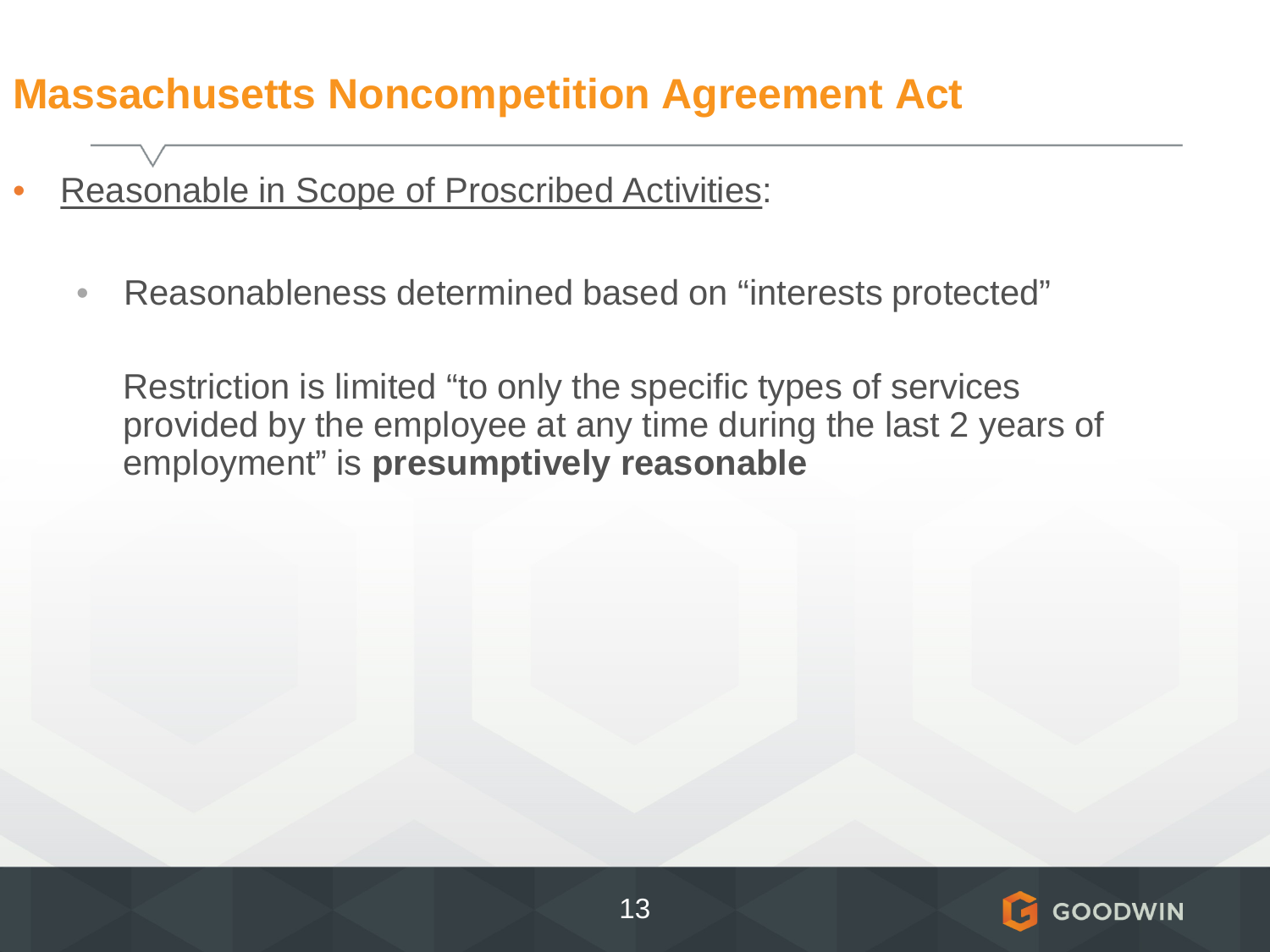- **Other Statutory Provisions** 
	- *Judicial Modification*. A court may in its discretion revise an overbroad noncompetition agreement to render it enforceable.
	- *Choice of Law*. An employer may not avoid the law by selecting a different state law to govern an agreement with an employee who has resided or worked in Massachusetts for at least the 30-day period immediately preceding the termination of employment.
	- *Choice of Forum*. A noncompetition agreement could provide that any lawsuit about the agreement be bought in Suffolk County. If not so agreed, the location will be in the county where the employee resides.